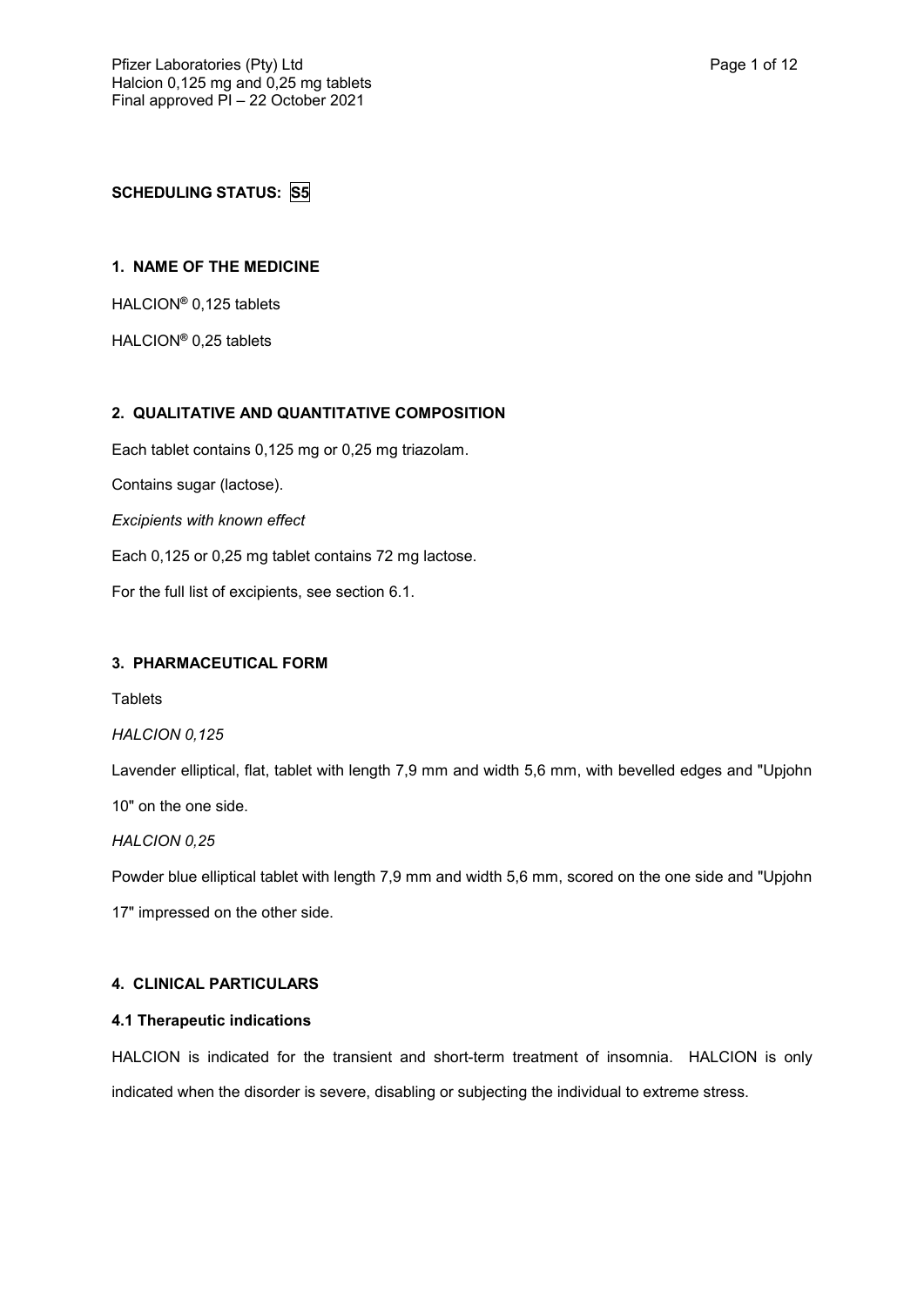#### **4.2 Posology and method of administration**

#### **Posology**

It is important to individualise the dosage of HALCION tablets for maximum beneficial effect and to help avoid significant adverse effects. The recommended dose for adults is 0,25 mg before retiring. A dose of 0,5 mg should be reserved for those patients who do not respond adequately to a lower dose.

Treatment should be as short as possible. Generally the duration of treatment varies from a few days to two weeks, with a maximum, including tapering off process, of four weeks. In certain cases extension beyond the recommended treatment period may be necessary; if so, it should not take place without re-evaluation of the patient's status.

#### **Special populations**

#### *Elderly*

A dose of 0,125 mg may be found to be sufficient for selected, elderly and/or debilitated patients. Therapy should be initiated at 0,125 mg in this group until individual response is determined and can then be increased to 0,25 mg if necessary. The lowest effective dose should be used.

#### **Paediatric population**

The safety and efficacy of HALCION in children under 18 years of age has not yet been established.

#### **Method of administration**

For oral use.

#### **4.3 Contraindications**

HALCION is contraindicated in patients with:

- known hypersensitivity to triazolam, benzodiazepines or any of the excipients of HALCION (listed in section 6.1)
- mental depression (unless there is a marked component of anxiety in their illness)
- pre-existing central nervous system depression or coma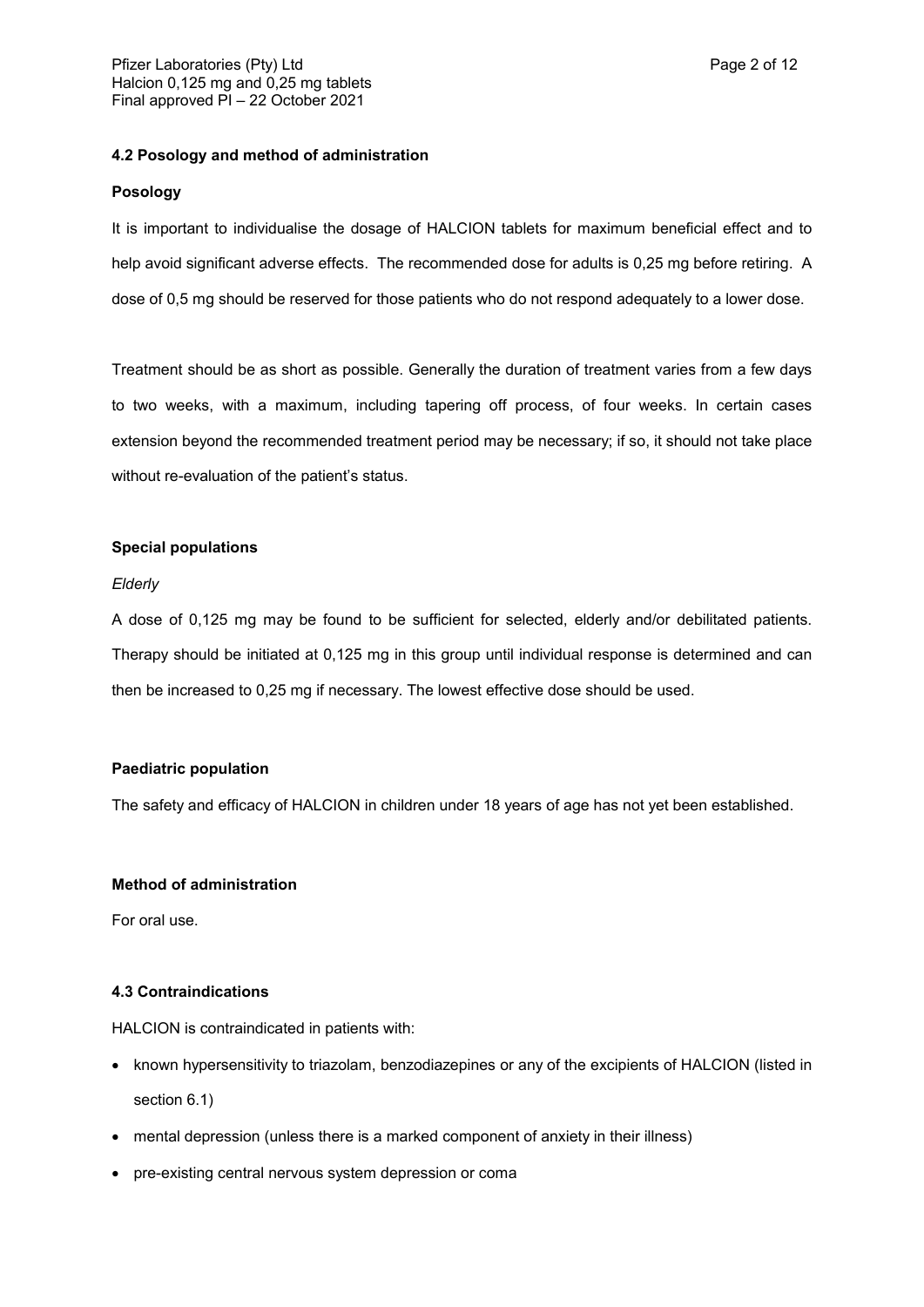- psychiatric patients with suicidal tendencies (see section 4.8)
- long-term treatment of insomnia
- co-administration with ketoconazole, itraconazole, nefazodone and ritonavir (see section 4.5)
- HALCION is contraindicated in pregnant women, women at risk of pregnancy and breastfeeding mothers (see section 4.6).
- HALCION should not be given during labour because it crosses the placenta and can cause the floppy-infant syndrome characterised by central respiratory depression, hypothermia and poor sucking.
- HALCION should not be used by breastfeeding mothers because metabolites are excreted in the milk (see section 4.6).
- The safety and efficacy in patients under the age of 18 years have not been established.

#### **4.4 Special warnings and precautions for use**

Concomitant use of benzodiazepines and opioids may result in profound sedation, respiratory depression, coma, and death. Limit dosages and durations to the minimum required.

HALCION is mainly excreted after metabolism by the liver; therefore caution is required in patients with impaired liver and kidney function.

Caution must also be exercised in pulmonary insufficiency. In patients with compromised respiratory function, respiratory depression and apnoea have been reported infrequently.

In elderly and/or debilitated patients, it is recommended that treatment with HALCION be initiated at 0,125 mg to decrease the possibility of development of over-sedation, dizziness or impaired coordination. In other adults the recommended dose is 0,25 mg (see section 4.2). Because HALCION can cause sedation (drowsiness, somnolence, dizziness, ataxia and/or incoordination) and CNS depression, patients, particularly the elderly, are at higher risk of falls.

It is recommended that HALCION not be taken for sleep of less than 7 - 8 hours, since amnestic episodes have been reported.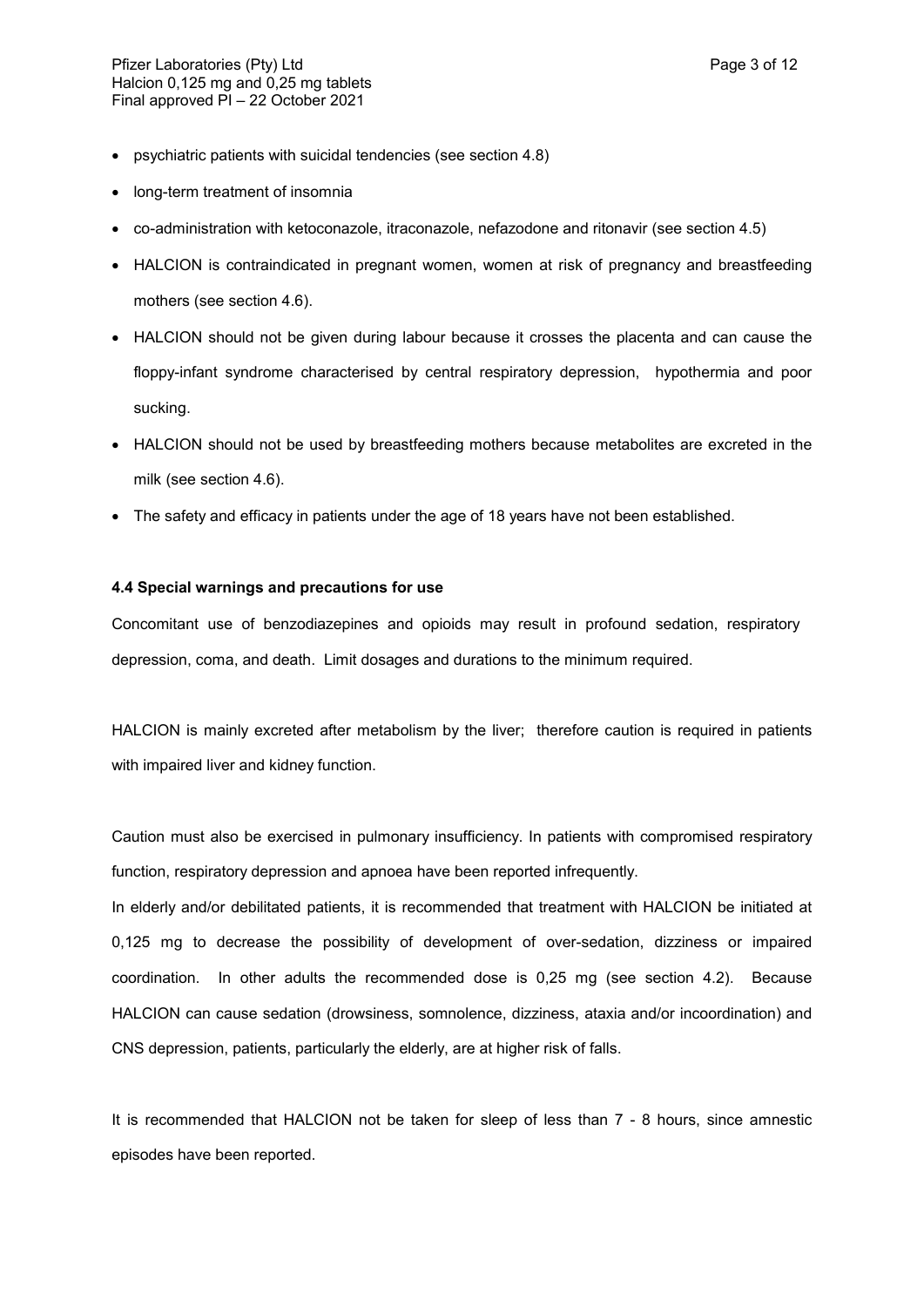When HALCION is used at recommended doses for short-term treatment, the dependence potential is low. However, the risk of dependence with benzodiazepines increases with higher doses and longterm use and is further increased in patients with a history of alcoholism and drug abuse.

Once physical dependence has developed after long periods of ordinary therapeutic doses or multiple daily doses of HALCION, abrupt termination will be accompanied by withdrawal symptoms which may consist of headaches, muscle pain, extreme anxiety, tension, restlessness, confusion and irritability. In severe cases the following symptoms may occur: derealisation, depersonalisation, hyperacusis, numbness and tingling of extremities, hypersensitivity to light, noise and physical contact, hallucinations or epileptic seizures. Patients with a history of seizures should not be abruptly withdrawn from HALCION.

Clinical trials in depressed patients have not shown exacerbation of depression by HALCION; however, caution should be exercised if the patient is in a depressed state or reveals evidence of a latent depression since these conditions may be intensified by hypnotic medicines. Although benzodiazepines are not depressogenic, they may be associated with mental depression which may or may not be associated with ideas of suicide or suicidal attempts. This occurs in a rare or unpredictable fashion. The prescription size must be limited in patients with signs and/or symptoms of a depressive disorder or suicidal tendencies, also in addiction prone individuals and for patients who are not under medical supervision.

Three central nervous system (CNS) idiosyncratic symptom clusters, which may overlap, have been reported with HALCION: amnestic symptoms (anterograde amnesia with appropriate or inappropriate behaviour); confusional states (disorientation, derealisation, depersonalisation, and/or clouding of consciousness); and an agitational state (restlessness, irritability and excitation). Other factors may contribute to these idiosyncratic reactions e.g. concomitant intake of alcohol or other medicines, sleep deprivation, an abnormal premorbid state, etc.

Complex sleep behaviour-related events such as "sleep driving" (i.e. driving while not fully awake after ingestion of a sedative-hypnotic, with amnesia for the event) and other complex sleep behaviour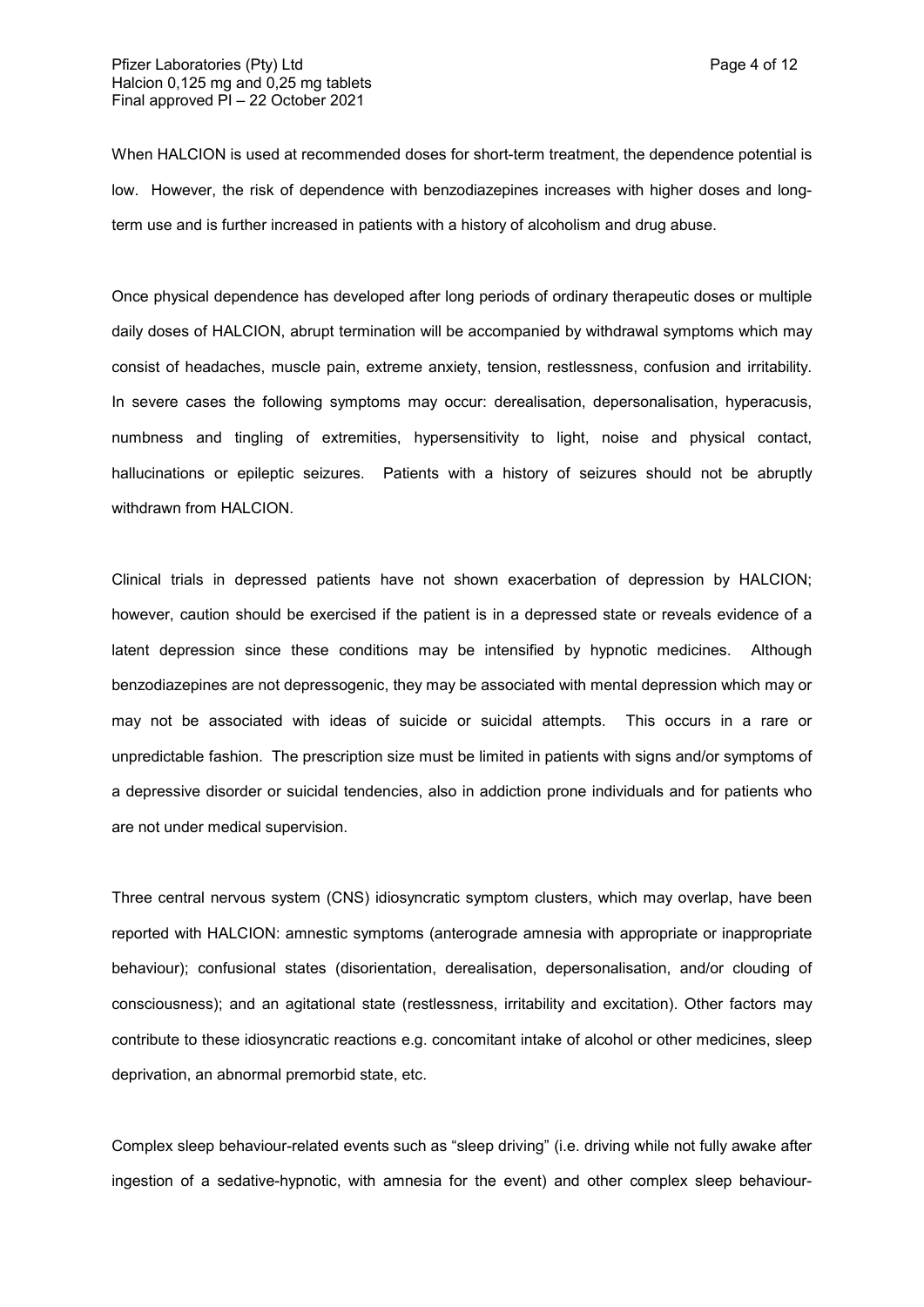related events may occur with HALCION alone at therapeutic doses. The use of alcohol and other CNS depressants with HALCION may increase the risk of such behaviours, as does the use of doses exceeding the maximum recommended dose. Due to the risk to the patient and the community, discontinuation of HALCION should be strongly considered for patients who report such events.

Severe anaphylactic and anaphylactoid reactions, including rare fatal cases of anaphylaxis have been reported in patients receiving HALCION. Cases of angioedema involving the tongue, glottis, or larynx have been reported in patients after taking the first or subsequent doses of HALCION (see section 4.8).

A transient syndrome, whereby the symptoms that led to treatment with HALCION recur in an enhanced form, may occur on withdrawal of treatment. It may be accompanied by other reactions including mood changes, anxiety and restlessness. Since the risk of withdrawal phenomena/rebound phenomena is greater after abrupt discontinuation of treatment, it is recommended that the dosage be decreased gradually.

The duration of treatment should be as short as possible (see section 4.2), but should not exceed 4 weeks, including tapering-off process. Extension beyond these periods should not take place without re-evaluation of the situation. It may be useful to inform the patient when treatment is started that it will be of limited duration and to explain precisely how the dosage will be progressively decreased. Moreover, it is important that the patient be aware of the possibility of rebound phenomena, thereby minimising anxiety over such symptoms, should they occur while HALCION is being discontinued. HALCION is not recommended for the primary treatment of psychotic illness. HALCION should not be used alone to treat depression or anxiety with depression (suicide may be precipitated in such patients). It should be used with extreme caution in patients with a history of alcohol or drug abuse.

Caution is required in patients with organic brain changes, particularly arteriosclerosis.

HALCION contains lactose. Patients with rare hereditary problems of galactose intolerance e.g. galactosaemia, total lactase deficiency or glucose-galactose malabsorption should not take this medicine.

## **4.5 Interaction with other medicines and other forms of interaction**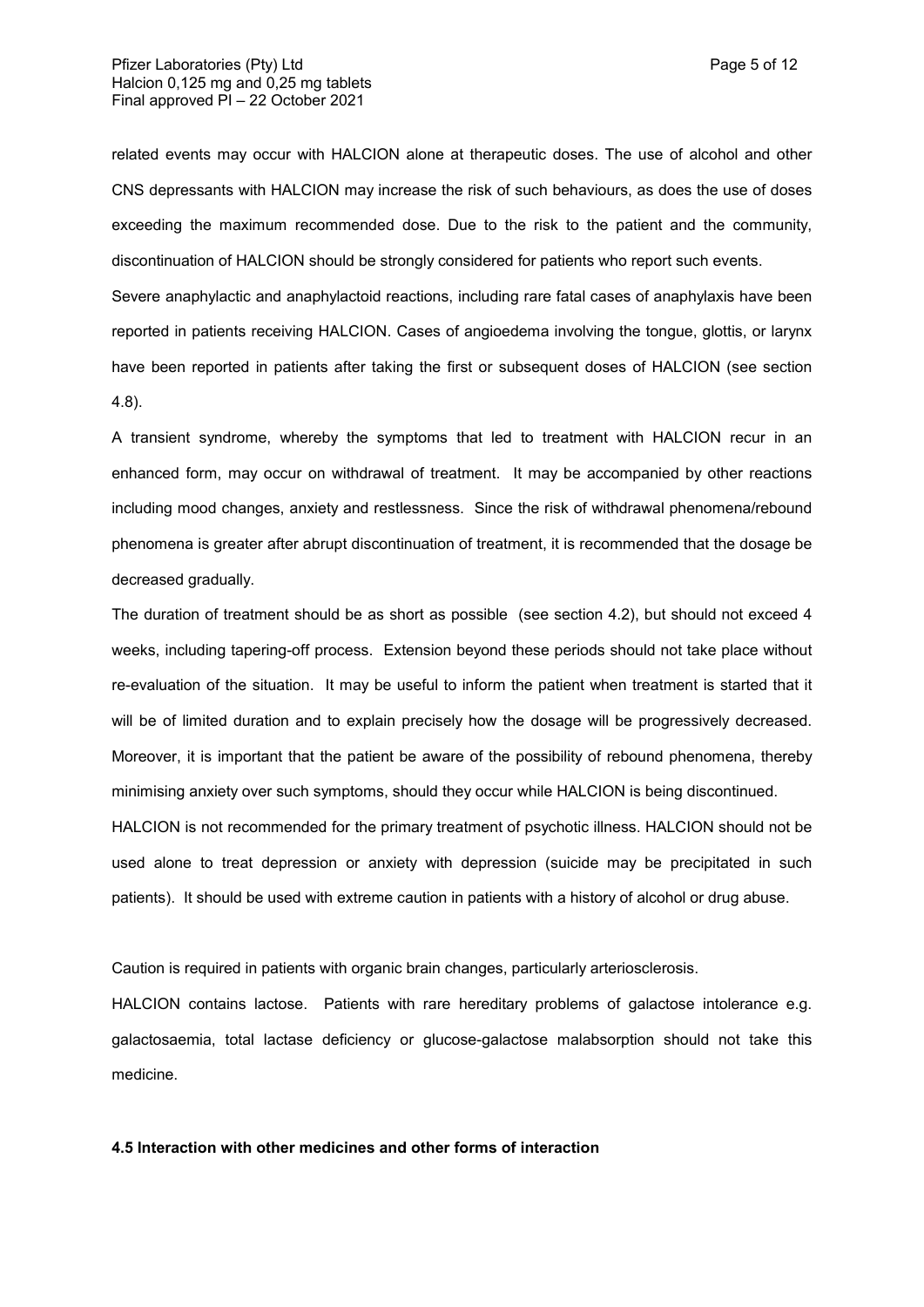HALCION produces an additive CNS depressant effect, including respiratory depression, when coadministered with opioids, alcohol or other CNS depressants (see section 4.4).

If HALCION is to be combined with other medicines having known hypnotic properties or central nervous system depressant effects, consideration should be given to potential additive effects.

HALCION plasma concentrations may approximately double when cimetidine is co-administered. The co-administration of HALCION and cimetidine results in a reduction of HALCION clearance without a change in elimination half-life in most subjects. The elimination half-life may be prolonged in some subjects, but does not result in medicine accumulation on once-daily dosing.

HALCION plasma concentrations may double when erythromycin is co-administered. The coadministration of HALCION and erythromycin or clarithromycin results in a reduction of HALCION clearance without an increase in elimination half-life.

Caution and consideration of dose reduction is recommended when HALCION is co-administered with troleandomycin.

Medicines that inhibit hepatic cytochrome P450 3A4 enzymes may increase the concentration of HALCION and enhance its activity. Varying degrees of interaction and possible interaction with HALCION for a number of medicines was reported. Based on the degree of interaction and type of data available the following recommendations are made:

- The co-administration with ketoconazole, itraconazole and nefazodone is contraindicated (see section 4.3).
- Co-administration with other azole-type antifungals is not recommended.
- Caution is recommended when HALCION is co-administered with isoniazid, fluvoxamine, paroxetine, diltiazem, verapamil, sertraline.
- Interactions involving HIV protease inhibitors (e.g. ritonavir) and HALCION are complex and timedependent. Short-term low doses of ritonavir resulted in a large impairment of HALCION clearance (less than 4 % of the control values), prolonged its elimination half-life and enhanced its clinical effects. The co-administration of HALCION with HIV protease inhibitors is contraindicated (see section 4.3).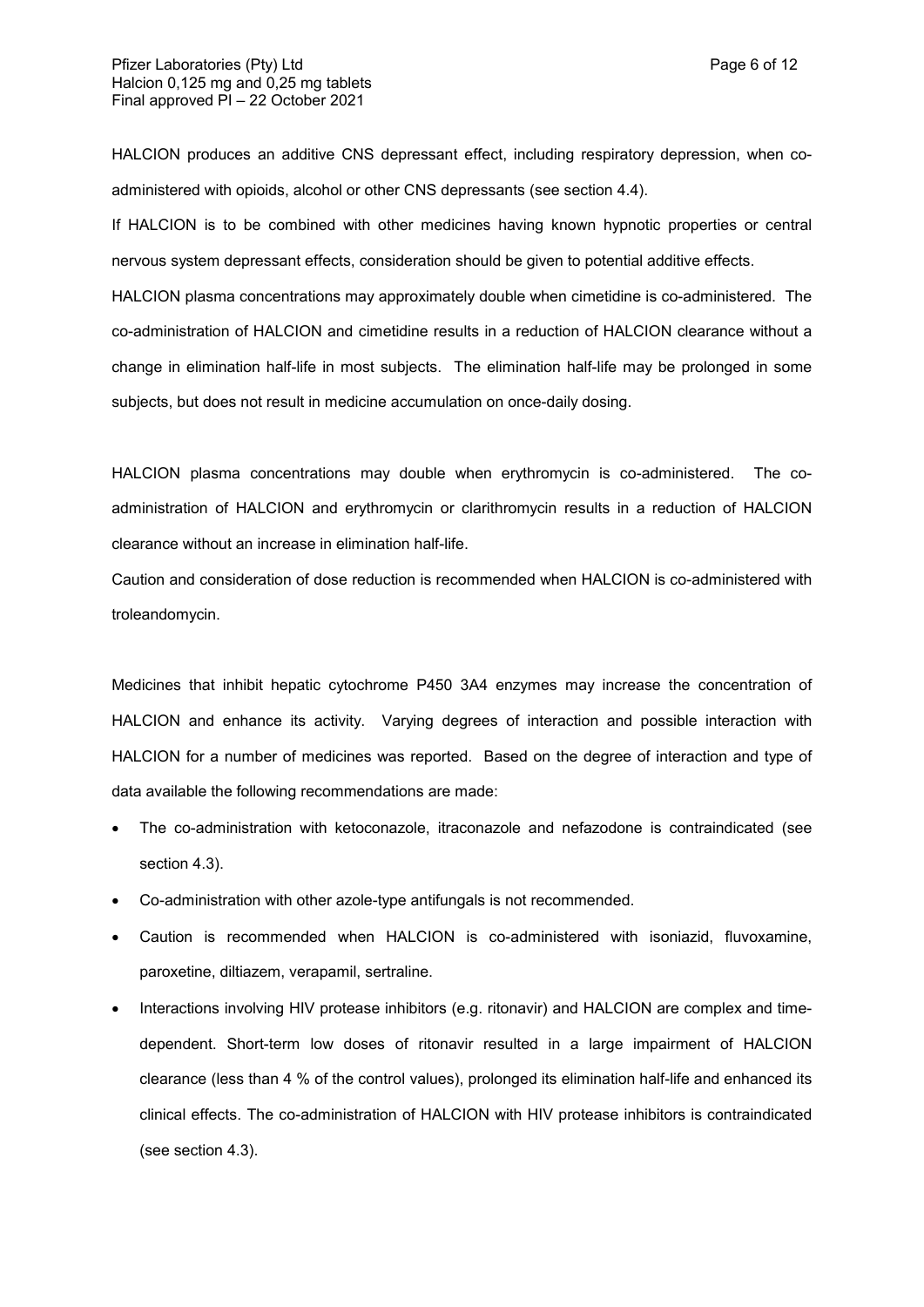## **4.6 Fertility, pregnancy and lactation**

#### **Pregnancy**

HALCION is contraindicated in pregnant women, women at risk of pregnancy and breastfeeding mothers (see section 4.3).

#### **4.7 Effects on ability to drive and use machines**

Patients should be cautioned against hazardous occupations requiring mental alertness such as operating machinery or driving a motor vehicle the day after a night time dose of HALCION, until it is established that they do not exhibit daytime drowsiness or dizziness.

#### **4.8 Undesirable effects**

In accordance with good medical practice, it is recommended that therapy be initiated at the lowest effective dose. Severe sedation and impaired coordination are indicative of medicine intolerance or overdosage (see section 4.9).

#### *Tabulated summary of adverse reactions*

The table below contains adverse events categorised as follows utilising the incidence rates: Very common (≥ 1/10); common (≥ 1/100 to < 1/10); uncommon (≥ 1/1 000 to < 1/100); rare (≥ 1/10 000 to < 1/1000); very rare (< 1/10 000).

| <b>MedDRA</b> | <b>Frequency</b> | Undesirable effects                                                                        |
|---------------|------------------|--------------------------------------------------------------------------------------------|
| System organ  |                  |                                                                                            |
| class         |                  |                                                                                            |
| Psychiatric   | Common           | Depression                                                                                 |
| disorders     | Rare             | Confusional states, memory<br>impairment, aggressiveness,<br>hallucinations, somnambulism, |
|               |                  | euphoria, agitation                                                                        |
|               | Very common      | Drowsiness, somnolence,<br>headache                                                        |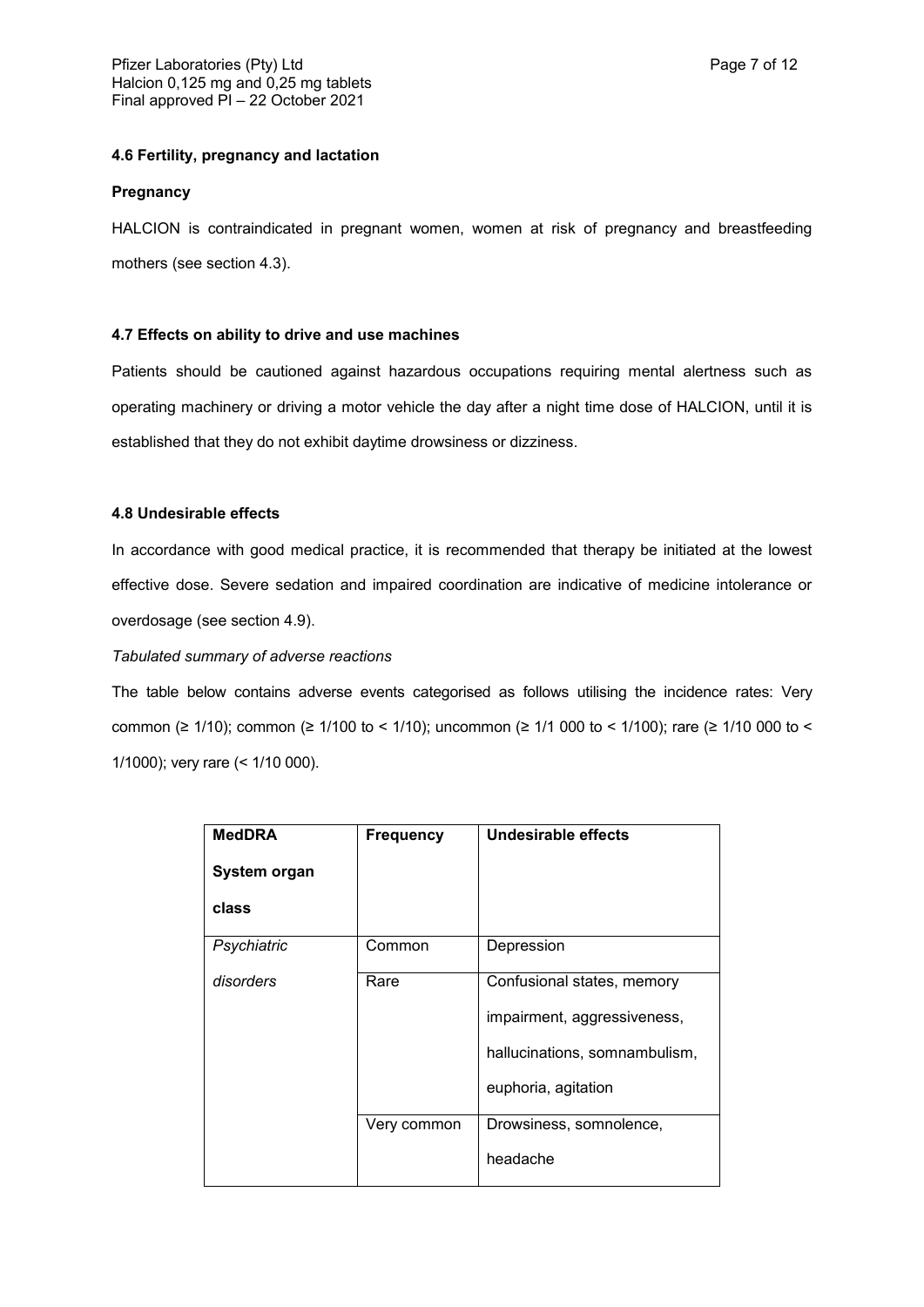| <b>MedDRA</b>          | <b>Frequency</b> | <b>Undesirable effects</b>      |
|------------------------|------------------|---------------------------------|
| System organ           |                  |                                 |
| class                  |                  |                                 |
|                        | Common           | Dizziness, impaired             |
|                        |                  | coordination, light-headedness  |
|                        | Uncommon         | Syncope, taste alteration,      |
|                        |                  | slurred speech, dysarthria      |
|                        | Rare             | Transient insomnia after        |
|                        |                  | medicine discontinuance,        |
|                        |                  | amnesia, ataxia, tremor         |
| Eye disorders          | Common           | Visual disturbances, blurred    |
|                        |                  | vision                          |
| Cardiac disorders      | Common           | Palpitations                    |
| Vascular disorders     | Rare             | Hypotension                     |
| Gastrointestinal       | Uncommon         | Epigastric discomfort           |
| disorders              | Rare             | Excessive salivation, diarrhoea |
| Hepato-biliary         | Rare             | Jaundice                        |
| disorders              |                  |                                 |
| Skin and               | Rare             | Hypersensitivity reactions      |
| subcutaneous           |                  | (pruritis, skin rash)           |
| tissue disorders       |                  |                                 |
| <b>Musculoskeletal</b> | Rare             | Paresis                         |
| and connective         |                  |                                 |
| tissue disorders       |                  |                                 |
| Renal and urinary      | Uncommon         | Incontinence                    |
| disorders              | Rare             | Urinary retention               |
| Reproductive           | Rare             | Changes in libido               |
| system and breast      |                  |                                 |
| disorders              |                  |                                 |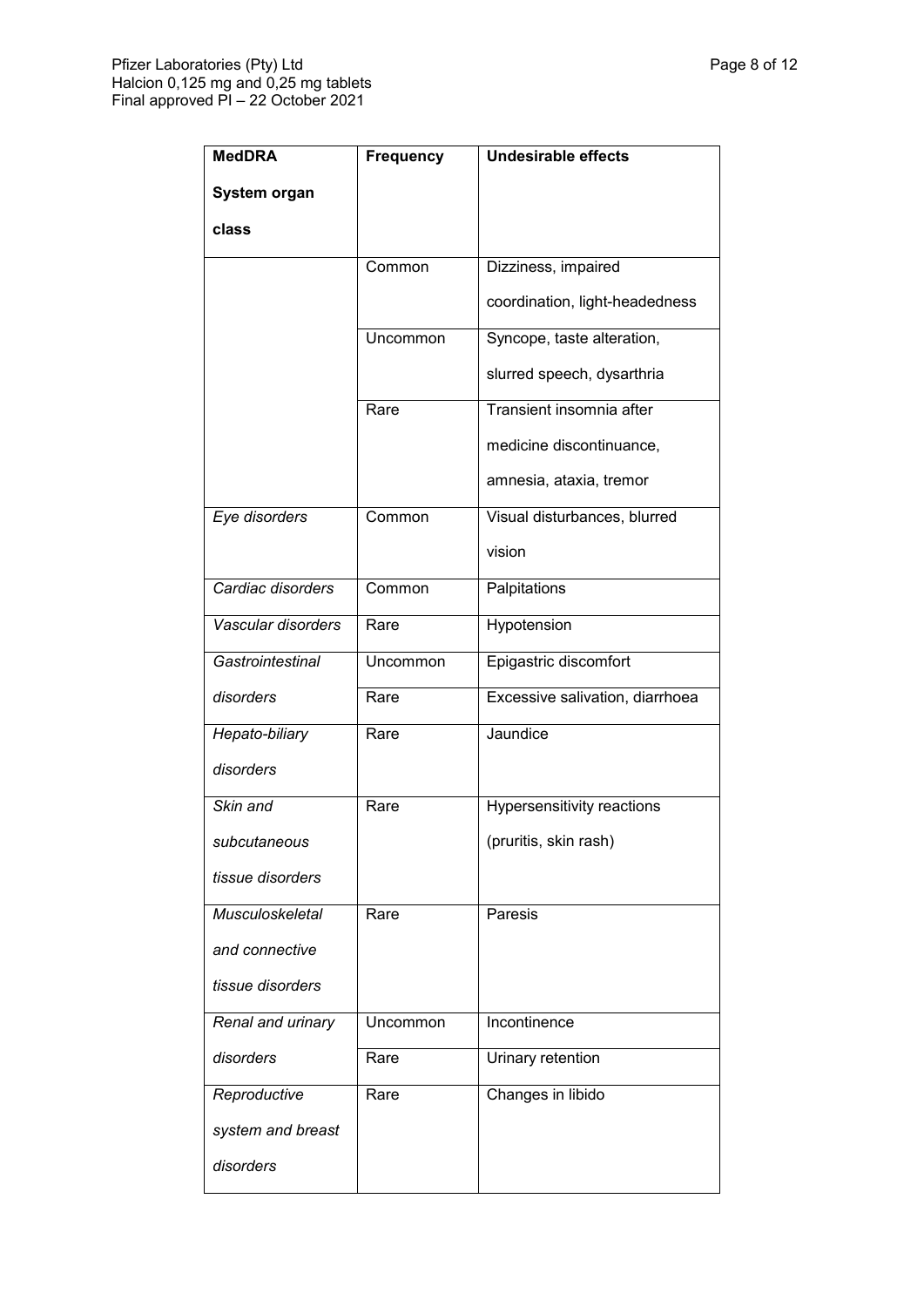| <b>MedDRA</b>     | <b>Frequency</b> | Undesirable effects |
|-------------------|------------------|---------------------|
| System organ      |                  |                     |
| class             |                  |                     |
| Injury, poisoning | Rare             | Falling             |
|                   |                  |                     |
| and procedural    |                  |                     |
| complications     |                  |                     |

#### *Post-marketing surveillance*

#### *Immune system disorder:*

Hypersensitivity reactions including angioedema, anaphylactoid reaction, allergic oedema and anaphylactic shock have been reported (see section 4.4).

#### *Reporting of suspected adverse reactions*

Reporting suspected adverse reactions after authorisation of the medicine is important. It allows continued monitoring of the benefit/risk balance of the medicine. Health care providers are asked to report any suspected adverse reactions to SAHPRA via the **"6.04 Adverse Drug Reactions Reporting Form**", found online under SAHPRA's publications:

<https://www.sahpra.org.za/Publications/Index/8>

#### **4.9 Overdose**

Symptoms of overdose with HALCION are extensions of its pharmacological action and include drowsiness, slurred speech, motor-incoordination, coma and respiratory depression. Treatment of overdosage is primarily supportive of respiratory and cardiovascular function. The value of dialysis has not been determined. Flumazenil may be used as an adjunct to the management of respiratory and cardiovascular function associated with overdose. If Flumazenil is used, the patient must be monitored to ensure that the duration of the pharmacological action does not end before the HALCION effects are dissipated.

#### **5. PHARMACOLOGICAL PROPERTIES**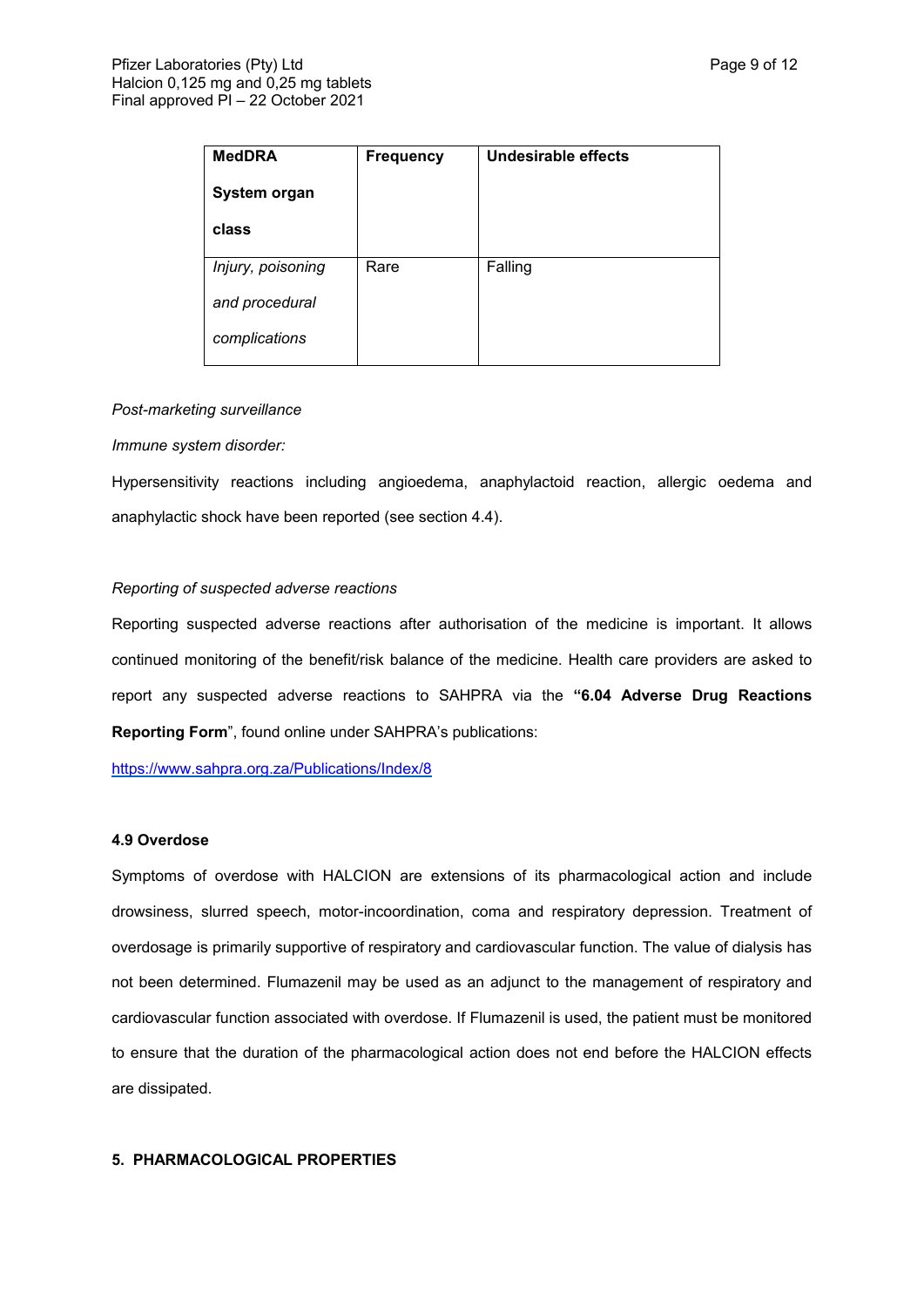#### **5.1 Pharmacodynamic properties**

Category and class: A 2.2 Sedatives, hypnotics

Triazolam is a short-acting benzodiazepine type hypnotic medicine which significantly affects REM or stage III and IV sleep. Latency to stage REM I increases significantly.

#### **5.2 Pharmacokinetic properties**

Triazolam is rapidly and nearly completely absorbed. Peak plasma concentrations are reached within 2 hours following oral administration. Triazolam has a short elimination half-life ranging 2 - 4 hours. Following recommended doses of triazolam, plasma levels in the range of 1 ng/mL to 6 ng/mL are seen. The plasma levels achieved are proportional to the dose given.

Triazolam and its metabolites, principally as conjugated glucuronides, which are presumably inactive, are excreted primarily in the urine. Only small amounts of unmetabolised triazolam appear in the urine. The two primary metabolites accounted for 79,9 % of urinary excretion. Urinary excretion appeared to be biphasic in its time course.

Extremely high concentrations of triazolam do not displace bilirubin bound to human serum albumin *in vitro*.

#### **6. PHARMACEUTICAL PARTICULARS**

#### **6.1 List of excipients**

Corn starch Colloidal silicon dioxide Docusate sodium with sodium benzoate Lactose Magnesium stearate Microcrystalline cellulose FD&C Blue No. 2 aluminium lake as colourant Erythrosine sodium aluminium lake as colourant (HALCION 0,125)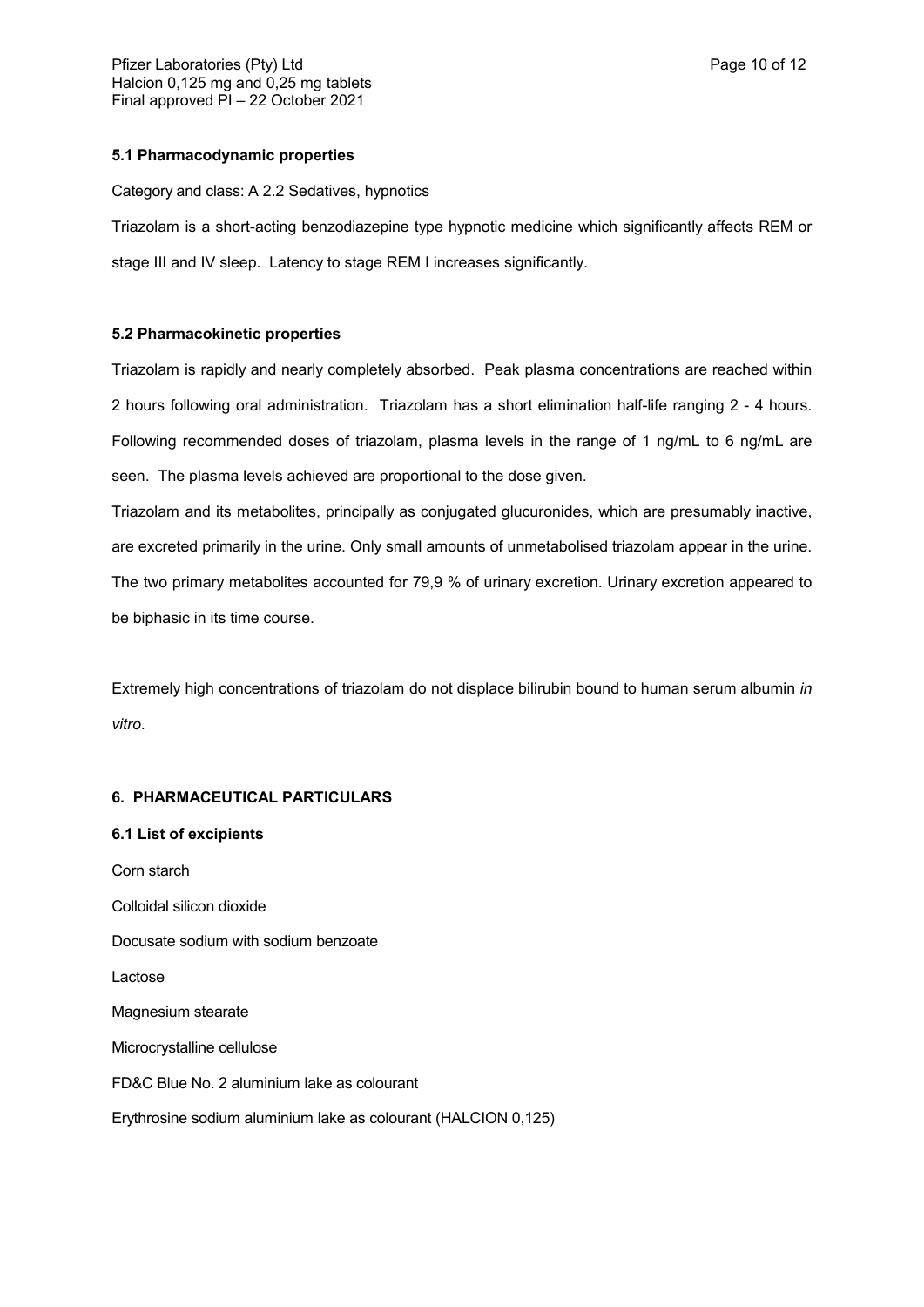#### **6.2 Incompatibilities**

Not applicable

#### **6.3 Shelf life**

HALCION 0,125: 36 months

HALCION 0,25: 48 months

#### **6.4 Special precautions for storage**

Store at or below 25 °C.

Keep blister in the carton until required for use.

Protect from moisture and light.

## **6.5 Nature and contents of container**

HALCION 0,125 tablets are available in transparent PVC/aluminium blister packs of 10, 30 and 100 tablets, packed into an outer carton.

HALCION 0,25 tablets are available in transparent PVC/aluminium blister packs of 10, 30 and 100 tablets, packed into an outer carton.

Not all pack sizes may be marketed.

#### **6.6 Special precautions for disposal**

No special requirements.

## **7. HOLDER OF CERTIFICATE OF REGISTRATION**

Pfizer Laboratories (Pty) Ltd 85 Bute Lane Sandton 2196 South Africa Tel: +27(0)11 320 6000 / 0860 734 937 (Toll-free South Africa)